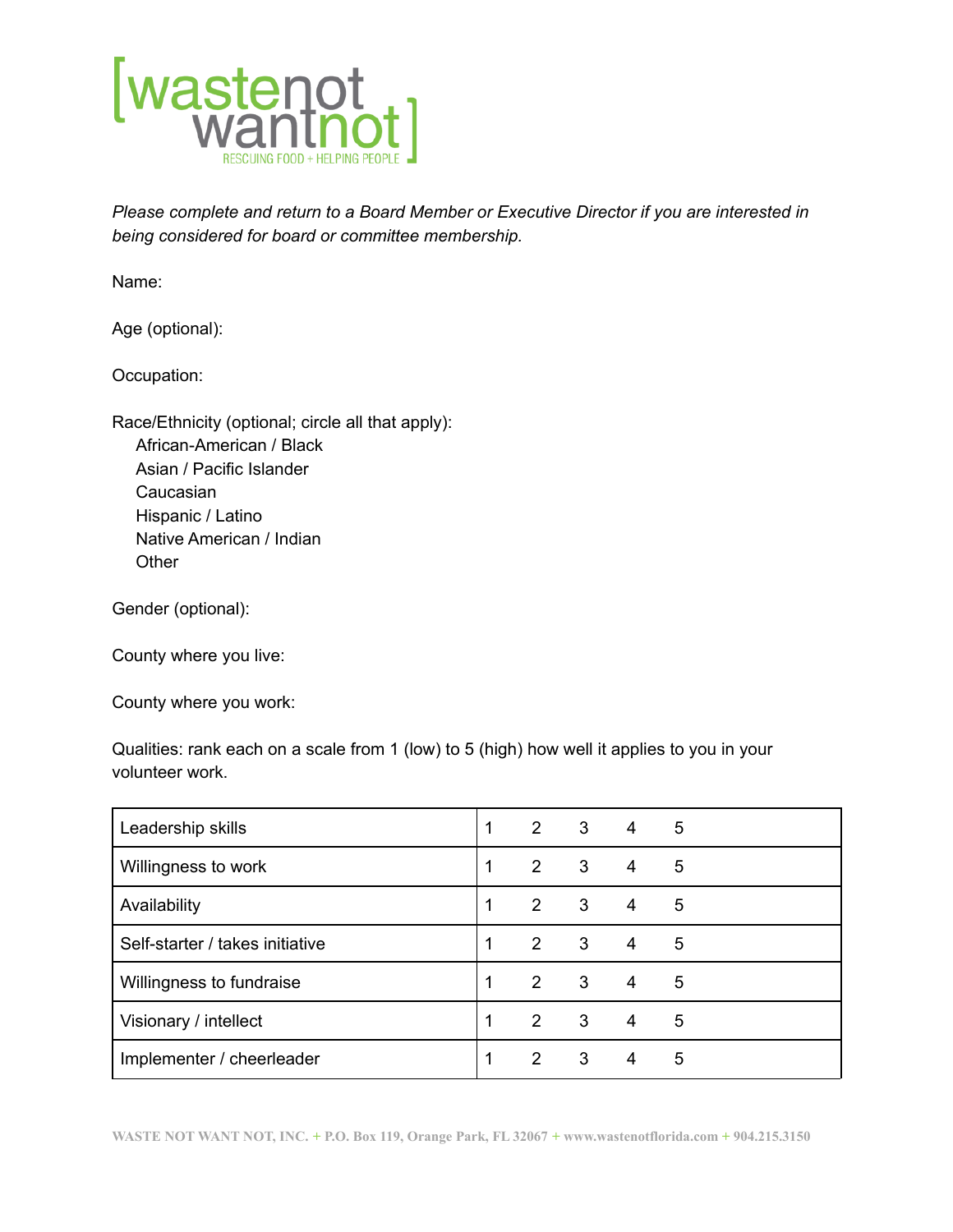Community Connections / Affiliations: (check all that apply)

|                         | Please Specify: |
|-------------------------|-----------------|
| Corporate               |                 |
| Food Industry           |                 |
| Fraternal organizations |                 |
| <b>Higher Education</b> |                 |
| Media                   |                 |
| Military / Government   |                 |
| Philanthropy            |                 |
| Political               |                 |
| Religious Organizations |                 |
| Small business          |                 |
| Transportation          |                 |
| Other                   |                 |

Anything else you would like to share with the Board/Executive Director: